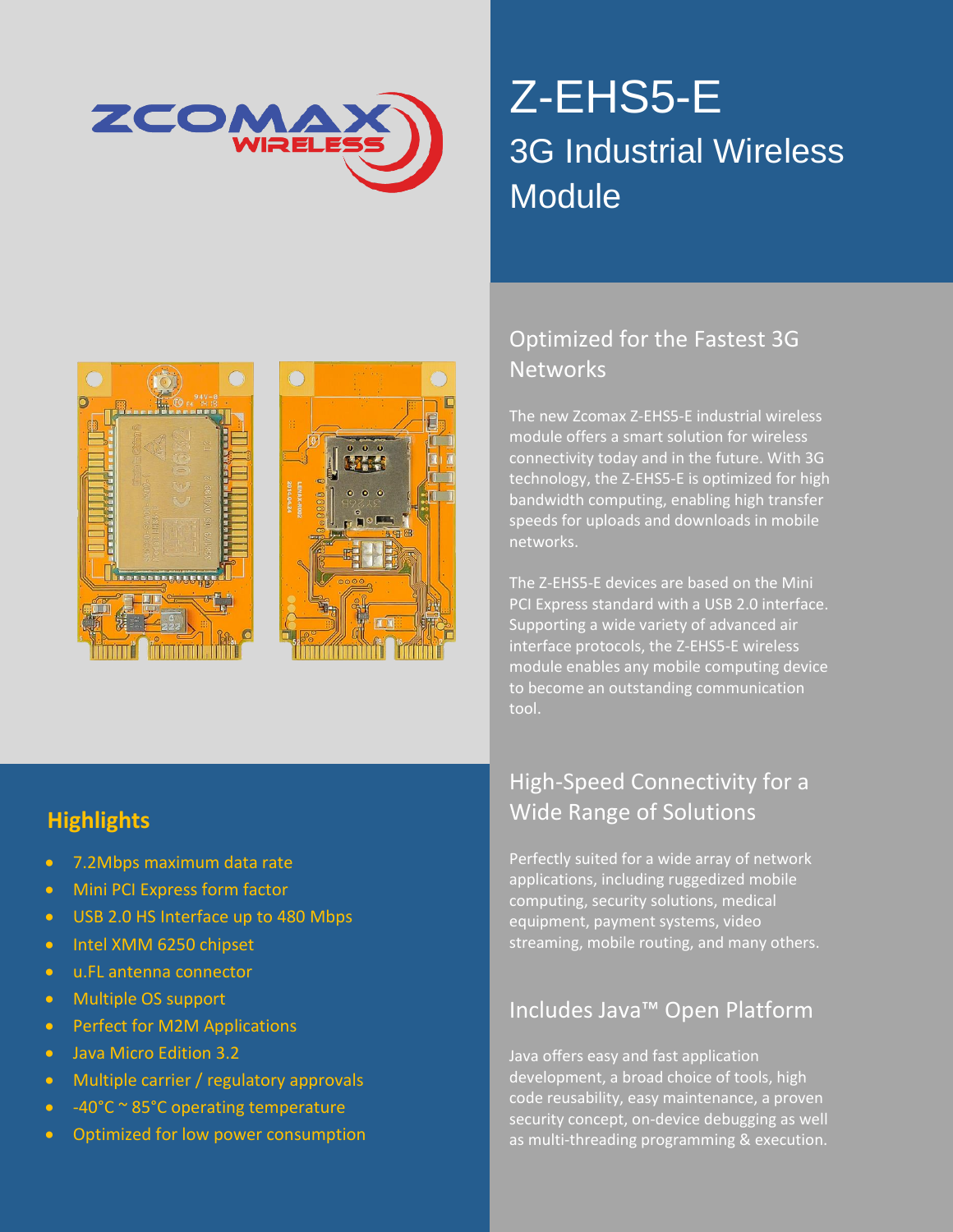# Z-EHS5-E Specifications



#### **Hardware**

| Chipset         | Intel XMM 6250                    |
|-----------------|-----------------------------------|
| Embedded memory | 10MB RAM + 10MB Flash file system |

| <b>UMTS / HSPA</b>            | GSM / GPRS / EDGE           |
|-------------------------------|-----------------------------|
| Release 7                     | Release 98                  |
| DL Category 8 / UL Category 6 | Class 12                    |
| 900 / 2100 (MHz)              | 900 / 1800 (MHz)            |
| Bd8, Bd1                      | Dual band                   |
| 7.2Mbps (DL) / 5.76Mbps (UL)  | 237Kbps (DL) / 237Kbps (UL) |
| W-CDMA / FDD                  | TDMA / FDD                  |
|                               |                             |

| <b>RF Characteristics</b> | Category         | <b>Transmit Power</b> | <b>Class</b>         |
|---------------------------|------------------|-----------------------|----------------------|
| Output Power (Rel.99)     | <b>EGSM 900</b>  | 33dBm ±2dB            | Class 4              |
|                           | GSM 1800         | $30$ dBm $\pm$ 2dB    | Class 1              |
|                           | GSM 900 8-PSK    | $27$ dBm $±3$ dB      | Class E <sub>2</sub> |
|                           | GSM 1800 8-PSK   | $26dBm +3/-4dB$       | Class E <sub>2</sub> |
|                           | <b>UMTS 900</b>  | $24dBm + 1/-3dB$      | Class 3              |
|                           | <b>UMTS 2100</b> | $24dBm + 1/-3dB$      | Class 3              |

| <b>Antenna (Voice/Data)</b> |        |
|-----------------------------|--------|
| Impedance                   | 50 Ohm |
| Antenna Connector           | u.FL   |

| Interfaces / Form Factor        |                                                        |
|---------------------------------|--------------------------------------------------------|
| Form Factor                     | Mini PCI Express                                       |
| Host Interface                  | USB 2.0 High Speed (480Mbit/s)                         |
| UICC / SIM Electrical Interface | 1.8V / 3V 4-Wire interface via Mini PCI Express        |
| UICC / SIM Socket (optional)    | Micro SIM, 1.8V / 3V                                   |
| Audio (optional)                | PCM digital interface                                  |
| Reset                           | Signal line to reset module                            |
| <b>Status</b>                   | Signal line to indicate the network connectivity state |
| <b>Dimensions</b>               | 51.0mm (L) x 30.0mm (W) x 4.75mm (H)                   |
|                                 |                                                        |

| <b>Electrical</b>                      |                    |                    |
|----------------------------------------|--------------------|--------------------|
| Voltage                                | $3.3V + (-0.3V)$   |                    |
| Current Consumption (HSPA @<br>850MHz) | Sleep mode:        | 1.6 <sub>m</sub> A |
|                                        | Idle (USB active): | 50 <sub>m</sub> A  |
|                                        | Data transfer:     | 635mA              |
|                                        |                    |                    |
| Audio (Ontional)                       |                    |                    |

| Audio ( <i>Optional)</i> |             |
|--------------------------|-------------|
| <b>Operating Mode</b>    | Master      |
| Synchronization          | Long frame  |
| Sample Rate              | 8kHz @16bit |
| <b>Bit Clock</b>         | 256kHz      |
|                          |             |
|                          |             |

**Software Control**

AT Commands Hayes, TS 27.007, TS 27.005 & proprietary API